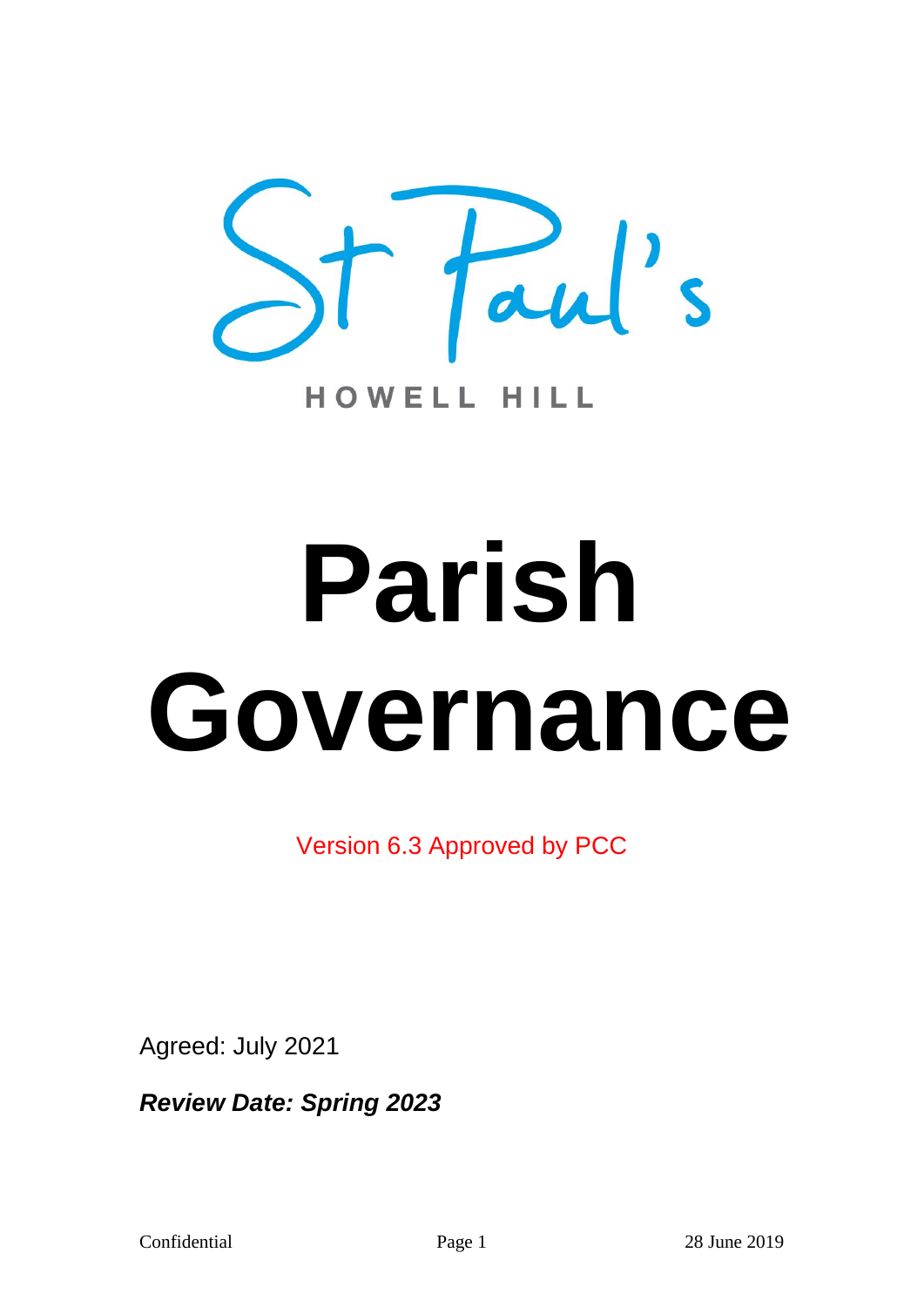# **Summary**

This document clarifies the role of the PCC as the parish board (the charity's trustees); supported by the St. Paul's Management Team (StPMT) for operational decision making, its subcommittees and our members (both staff and volunteers).

This is represented in the diagram on the next page.

Practically this will mean the PCC will meet approximately 5 times a year, seeking, under God, to ask and answer the first order questions for us as a parish, setting the budget and relating to the wider church.

The StPMT will take the month by month operational decisions, working with the staff and other teams to fulfil our Vision within the parameters and budget set by PCC.

The following paper details the relationships between the PCC, StPMT, PCC subcommittees, Staff and other teams.

There shall be three main levels of governance:

- **Parochial Church Council -**Vision, Values, Strategy, Policy & Resources supported by its standing committee, **St. Paul's Management Team (StPMT)** - Strategy & Management
- **PCC sub committees**  Strategic Advice and Operations. The current sub-committees are:
	- Little Fishes Management Group
	- Finance Team
	- External Mission Team
	- Permissions Group
	- St. Barnabas Implementation Group
- **Our members: Staff/Ministry Leaders/volunteers**  Operations and implementation of vision, vales and Strategy.

Note: StPMT is the Standing Committee according to Church Representation Rules and has the power to transact the business of the PCC between PCC meetings, subject to directions given by the PCC, and is subservient to the PCC.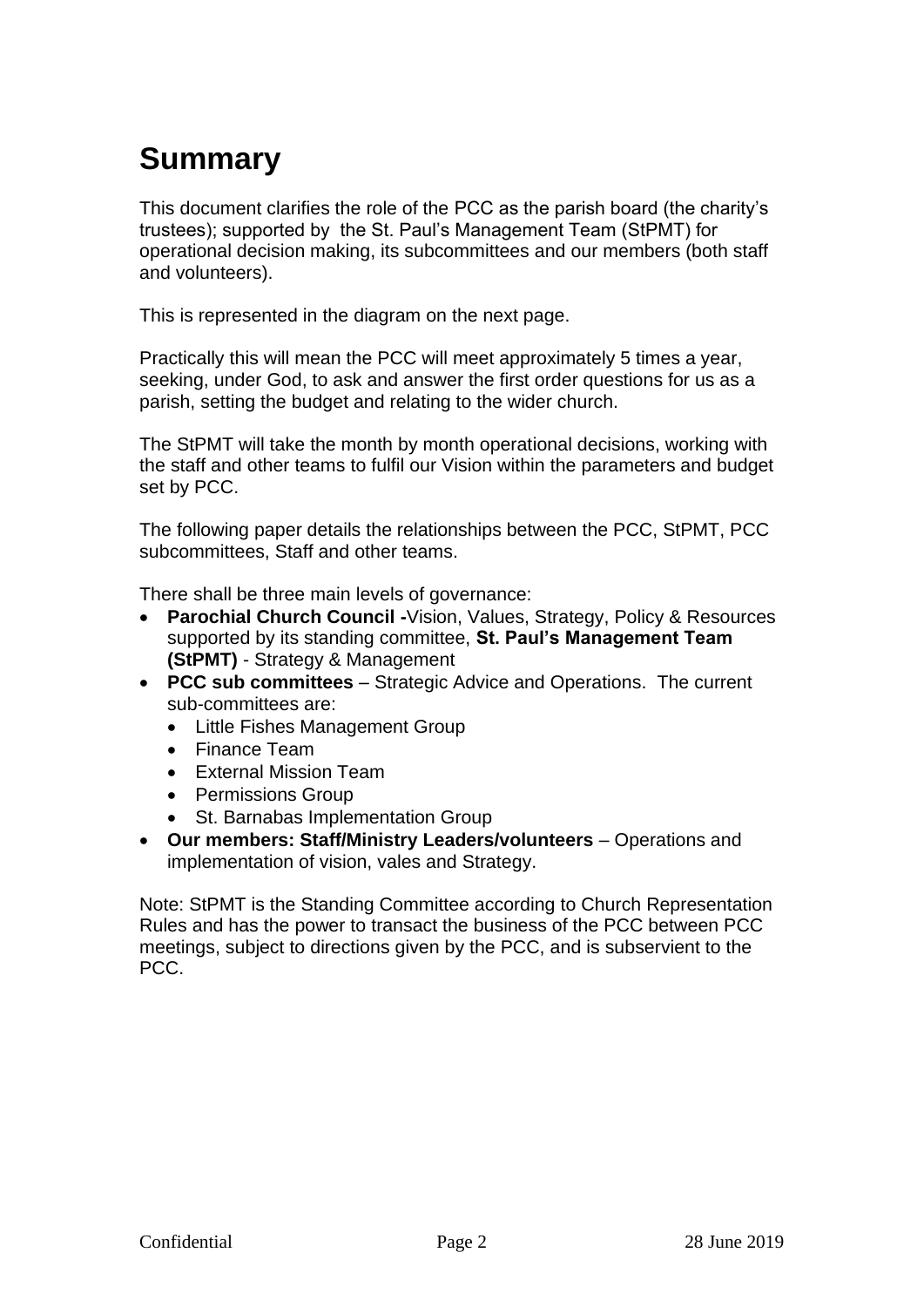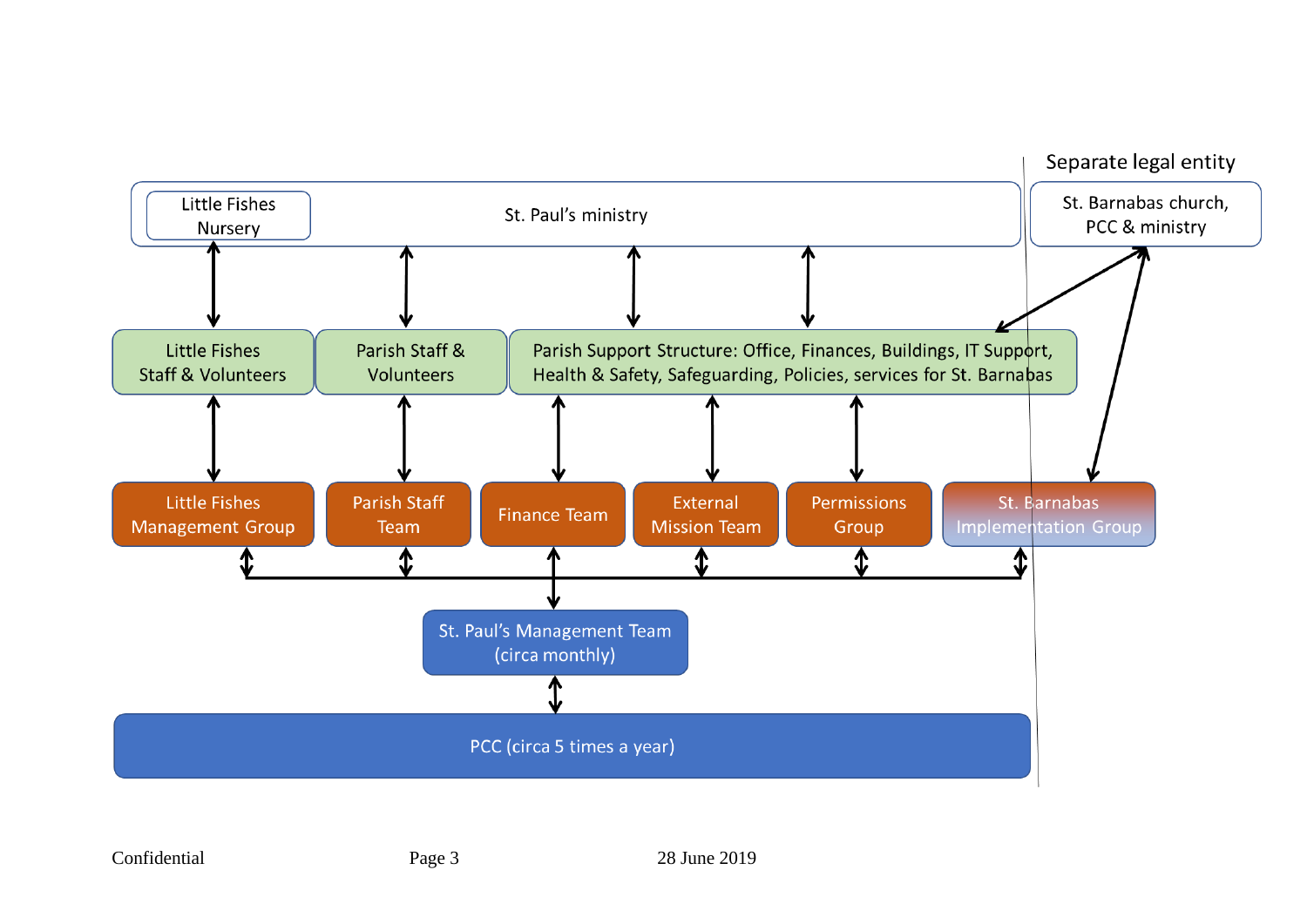# **Parochial Church Council (PCC)**

# **Membership**

The PCC currently has 4 clergy, 2 church wardens, 3 co-opted members, 15 lay members and 3 ex-officio members by virtue of deanery synod membership, so 27 in total. The lay members are elected by the APCM in accordance with the Church Representation Rules.

There is also a PCC secretary in attendance, who is not a member.

# **Requirements of PCC Members**

PCC Members must meet all of the requirements laid out in the Church Representation Rules. There are a number of forms and training PCC members must complete, including providing information to the PCC Secretary for submission to the Charity Commission and applicable Safeguarding training. These are mandatory requirements and PCC members will only be able to serve if they are willing to comply with these requirements. Further information is available from the PCC Secretary. In addition to being committed to attending the PCC meetings, as leaders in the community it is important for PCC members to ensure their presence at central prayer meetings and other church events.

# **Role**

To be godly, servant hearted trustees responsible for setting values, vision, strategy & policy, & to oversee use of resources.

- 1. To be **godly & servant hearted** as they:
	- seek God's quidance, as the body entrusted with the oversight of parish life, activities and resources;
	- reflect on the application of God's word to parish life;
	- pray for the parish, taking an informed interest in its activities and attending the central prayer events;
	- work together as a team under the leadership of the one appointed to chair (normally the Vicar);
	- work in partnership and harmony with the StPMT, Subcommittees and Staff, each body having its distinct role to play;
	- seek external professional advice and training whenever necessary;
	- support and hold accountable the StPMT, Subcommittees and Staff as they manage the organisation on a day-to-day basis, taking an interest in their life and work, praying for them, and encouraging.
- 2. To act as **trustees**, humbly and prayerfully ensuring that:
	- the parish is run lovingly, efficiently and effectively so as to make Jesus known;
	- the law is complied with, including Charity Commission rules and guidance and Church of England regulations;
	- the church finances and property are managed prudently.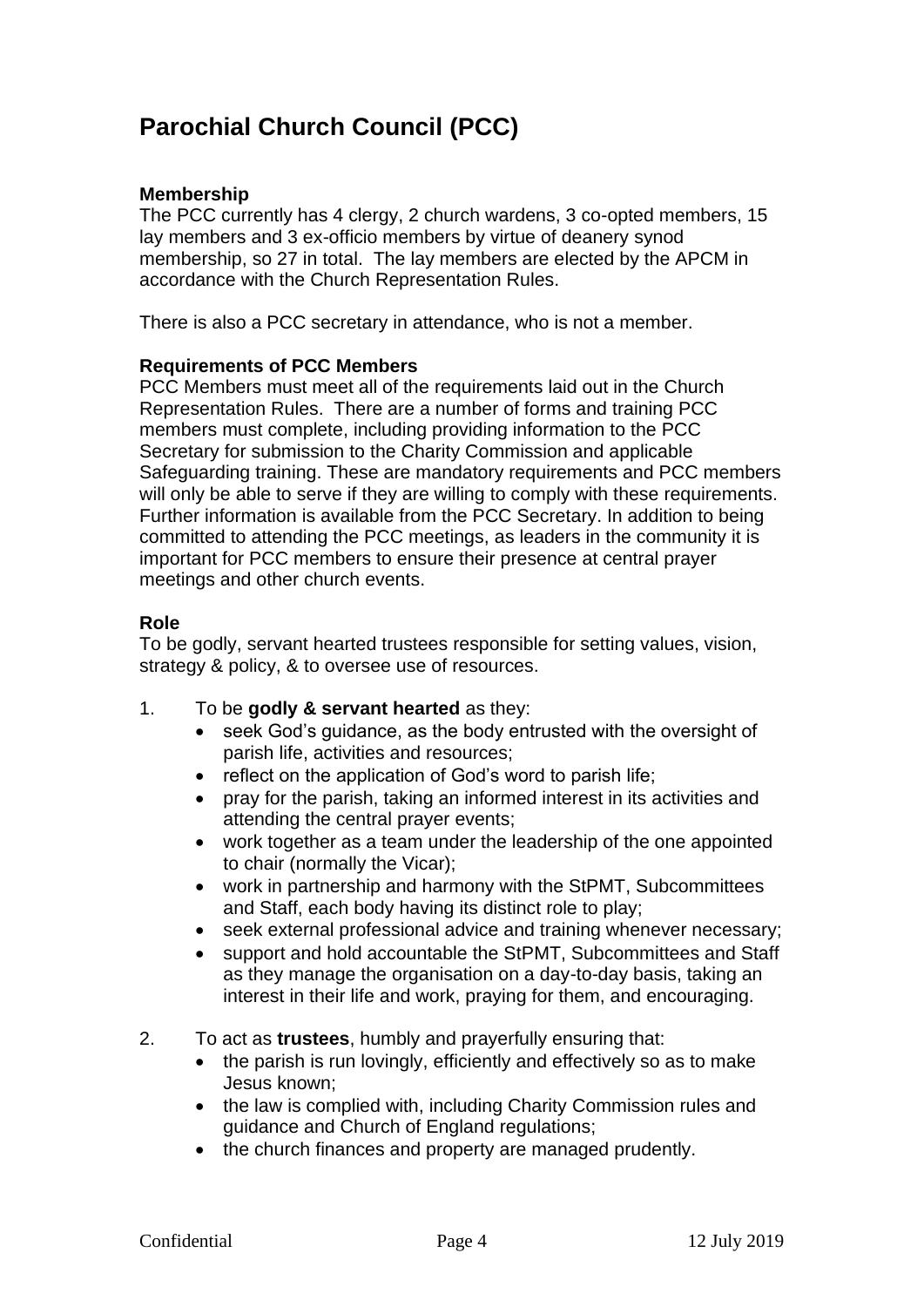3. Promote and protect the agreed **values** of the parish as the parish pursues its agreed Mission and Strategy.

- 4. Set a clear **visionary** direction and **strategy** to:
	- provide direction for the church by agreeing vision and policy;
	- approve long-term strategy through the setting of aims, clearly defined objectives and budgets, working with StPMT, Subcommittees and Staff in the formulation of strategy, (these are documented as the "Vision plan");
	- monitor performance against the strategy, objectives and budgets with information provided by StPMT, Subcommittees and Staff;
	- review and refine the vision and strategy.
	- as necessary direct any ministry team to use/disperse their budget in a manner agreed by the PCC.
- 5. Oversee the use of **resources** to:
	- ensure that the parish is effectively and efficiently run by the St Paul's Management Team, sub committees and Ministry teams;
	- establish and review control mechanisms so as to ensure the appropriate and lawful management of finance, property, risk, people and all the activities of the church.
- 6: The PCC will abide by and agree to uphold the Church's Statement of Faith which is the Evangelical Alliance's Statement of Faith - which can be found [here.](https://www.eauk.org/about-us/how-we-work/basis-of-faith)

# **Meetings**

The PCC agreed in March 2019 to meet 5 times a year, with power to call other meetings as necessary. In addition to standing items the agendas will normally include:

**May** – orientation of new members, appointment and co-option of officers, appointment of members to St Paul's Management Team;

**September (day away) –** vision review and future planning (with input from ministry area leaders);

**November –** agree vision update, review and approve proposed budget for next year;

**January –** final budget approval, update on vision progress;

**March** – APCM prep (including approving accounts) and risk register.

*Note: The custom at St Paul's is normally to call additional PCC meetings if significant and urgent matters arise that the StPMT believe are outside the powers delegated to them by the PCC. Further the PCC may also request additional meetings to ensure sufficient time is given to matters they do not wish to delegate.*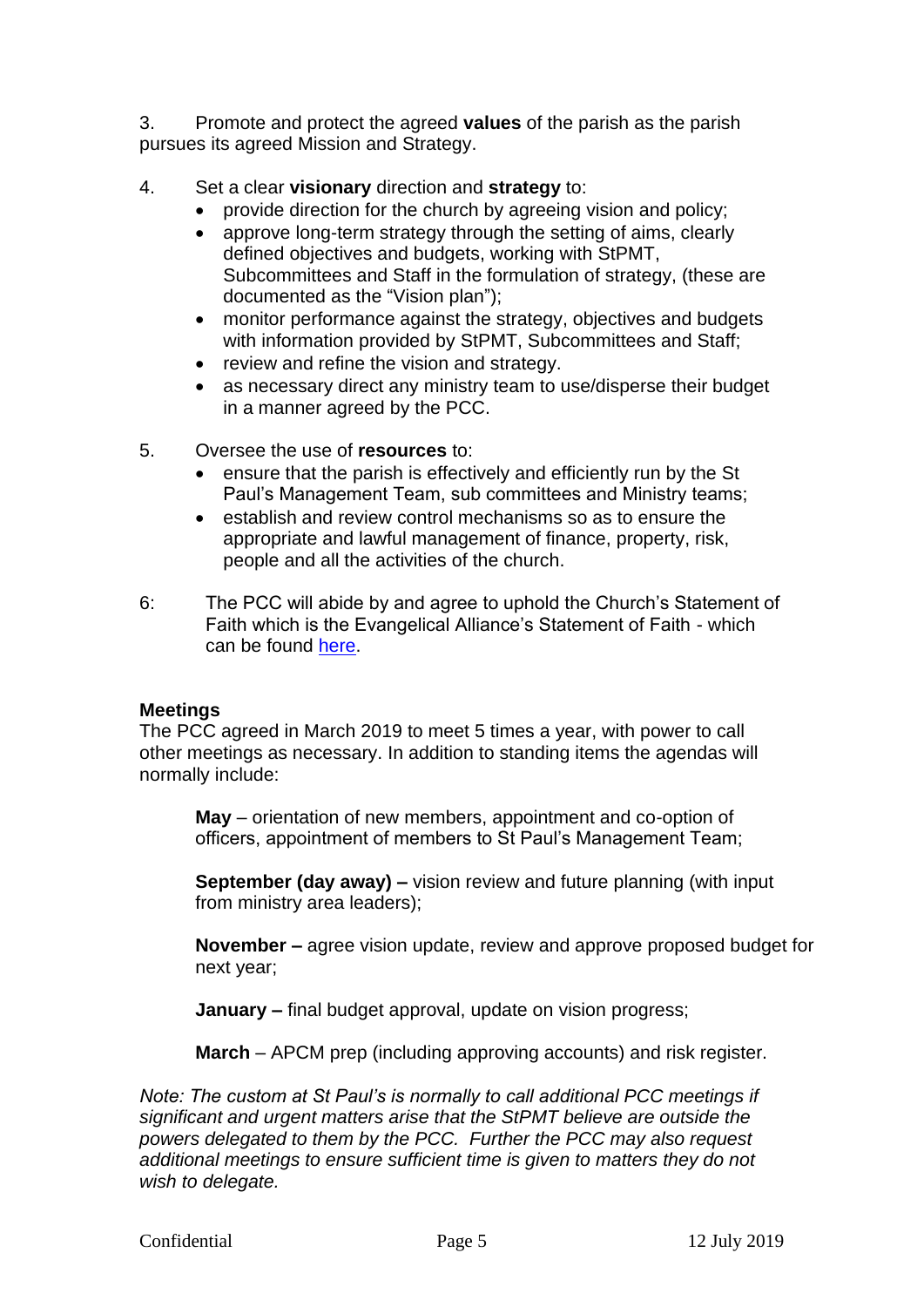# **Reports**

In addition to reports required for PCC meetings, PCC members will receive minutes and accompanying documentation from Sub Committees and StPMT following each meeting.

## **Policies**

Policies and their implementation are to be reviewed and revised on an agreed regular cycle.

# **Terms of Office of elected PCC members**

After two consecutive terms of 3 years, a member may not stand again for election for one year.

# **Ex-Officio members of the PCC**

The following people are members of the PCC without needing to be elected by the APCM: Vicar, Wardens, Clergy(licensed to work in the parish), and coopted members.

# **Co-opted roles**

The PCC may approve for people in specific roles within the church to be coopted on to the PCC for a 12 month period, but no more in number than one fifth of the elected membership of the PCC. Any individual may only be coopted onto the PCC for a continuous term of up to 9 years unless an annual extension is explicitly agreed by the PCC. Note that the Church Manager (as it is a staff role) is exempt from this restriction. Currently the co-opted roles are: Treasurer, Chair of Finance, Church Manager.

### **Chair of the PCC**

The Vicar is the Chair of the PCC.

### **Lay Vice Chair**

This role is elected annually and this person (or their designate) chairs the PCC in the absence of the vicar.

### **Ex-Officio members of PCC subcommittees**

Under Church Representation Rules, the incumbent and Church Wardens are ex officio members of all PCC subcommittees.

# **Permissions Group**

Vicar, one Warden, one PCC member and the Church Manager are delegated the PCC responsibility to authorise events and meetings as required for insurance purposes. All decisions of the permissions group to be noted in the next PCC minutes. Decisions may be made by email with a quorate number of responses.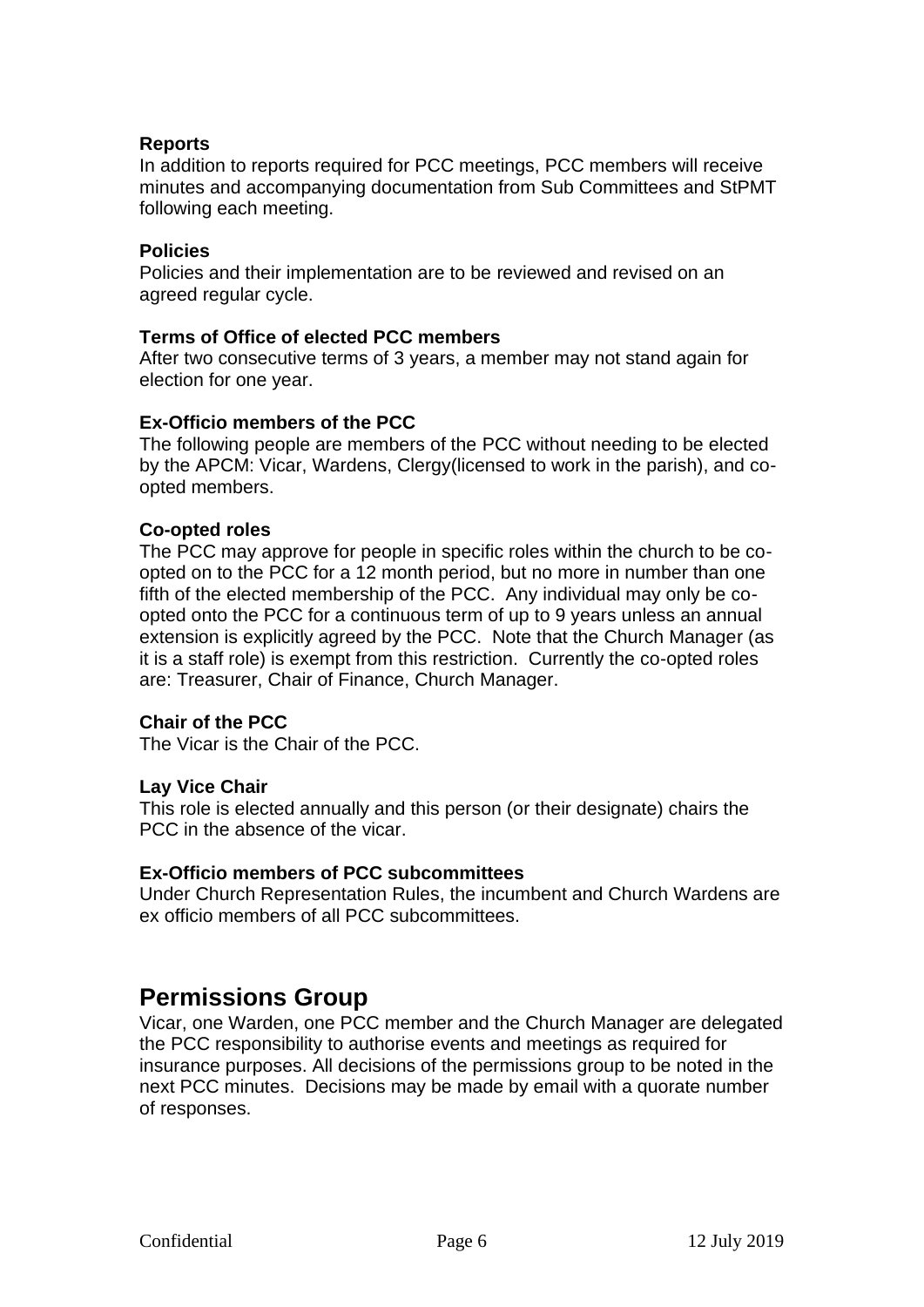# **St Paul's Management Team (StPMT)**

# **Membership**

The management team shall be made up of: the Vicar, Wardens, Chair of Finance, three elected PCC members, Associate Vicars and Church Manager.

The PCC shall elect three of its elected lay members (including deanery synod lay members) to the management team, in a manner agreed by the PCC, see Appendix 1. The PCC needs to note that this is a serious and vital commitment that requires spiritual maturity, wisdom and a balanced mix of individual talents.

It is advised that people who are spouses/partners of clergy, staff, wardens or other StPMT members do not stand for election. It is advised that people with no prior experience of PCC or StPMT do not stand for election in their first year of PCC membership.

# **Length of term**

Members of the StPMT shall be by virtue of office, or by election for one year, those elected can stand consecutively for up to three years whilst they are PCC members.

# **Role**

The StPMT's role is to ensure that the vision as set by the PCC is promoted, managed and implemented with the resources made available by the PCC. The StPMT will conduct the time-critical business of the PCC between meetings, subject to the directions, restrictions and review of the PCC. The committee shall receive reports from sub committees.

# **Terms**

The Management Team shall meet 8-12 times a year and be able to:

- enact appointment of staff as agreed by the PCC in the "Vision plan";
- approve financial spend not already agreed in the budget, to a limit set by PCC (typically 1% of St Paul's annual budget);
- make strategic decisions as necessary to fulfil the "Vision plan";
- receive reports from the staff and ministry teams as required;
- report to each PCC meetings both verbally and through minutes of meetings;
- propose strategy and other recommendations to the PCC;
- oversee PCC sub committees;
- make decisions by email with responses from at least 70% of members.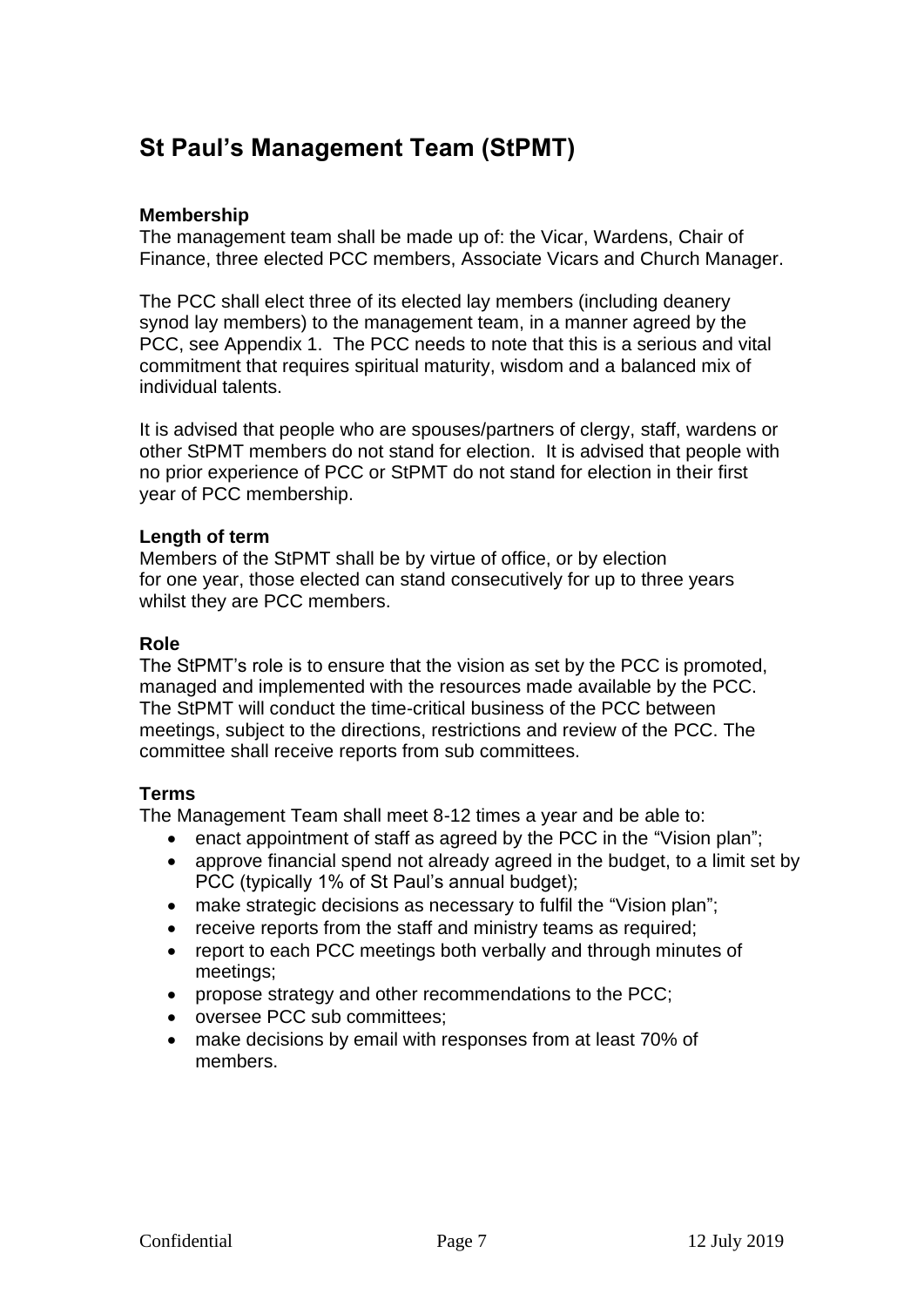# **Little Fishes Management Group (LFMG)**

# **Membership**

The Chair to be appointed by PCC, with other members of the LFMG being appointed by the StPMT and notified to the PCC.

The management group shall include the Chair, the Operations Manager, the Young Families Pastor (acting as Little Fishes Pastor), the Setting Manager(s), the Treasurer, Secretary and a maximum of three other nonemployed members with a specified area of oversight (eg Curriculum, Staff).

Initially members of the LFMG will serve for 3 years which can be reviewed and renewed for further terms by the relevant body. A quorum is required of at least 50% membership at each meeting, including at least one of the chair and the LFP. The LFMG meets once per academic term (more often if required),

# **Role**

Little Fishes is both a provider of pre-school education to children and part of the young families ministry of St Paul's Church. Its role as an education provider means it is bound by rules, guidance and regulations set down by Ofsted and Surrey County Council (SCC) and as a result LFMG has executive functions which include employing staff, ensuring adherence to Ofsted and SCC guidance or regulations.

Its role as part of the Young Families ministry means that it has aims to provide that education in a Christian setting, providing support to parents and carers and helping to foster in them and their children an awareness of God and His love for them. The roles of Operations Manager and Setting Managers have an occupational requirement to be a committed Christian. Other members of staff will be required to be supportive of the Christian ethos of the pre-school.

# **Terms**

The Little Fishes Management Group reports to the PCC, normally via the StPMT.

LFMG is required to submit the following to PCC for annual approval, usually at the November meeting:

- Aims & Objectives
- Mission Statement
- Annual Budget
- Statement of the status of specific policies and any significant changes to them
- Annual Strategic Plan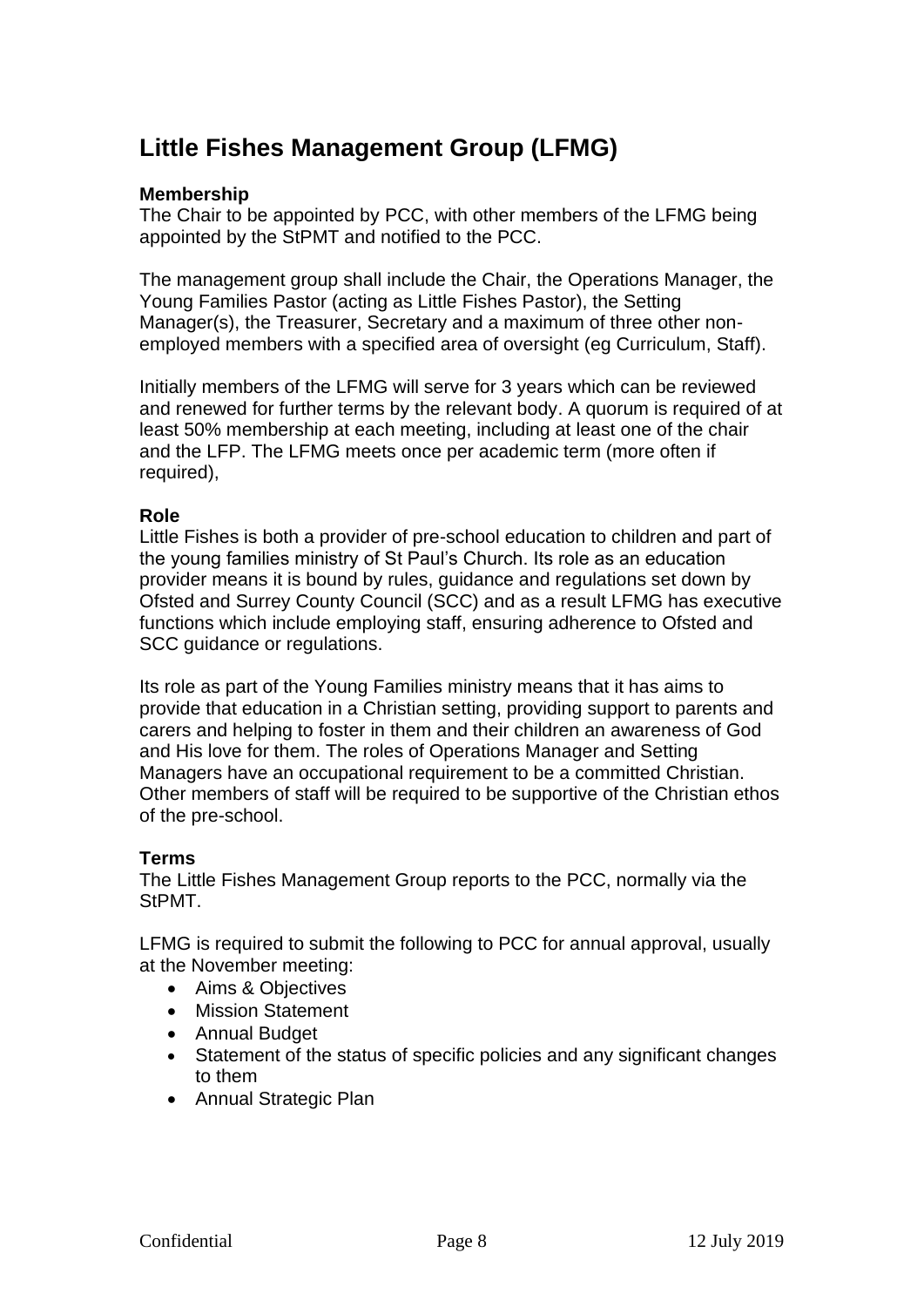LFMG is also required to:

- Ensure all members of LFMG and all staff employed by LFMG, and all volunteers have had DBS clearance;
- Ensure that LF adheres to all St Paul's policies unless superseded by Ofsted or SCC policies, in which case the PCC shall be notified;
- Submit a short written report to each meeting of the PCC which includes changes to number of children attending and spaces; legislative changes; Ofsted updates; Safeguarding; Health & Safety; Staffing, Curriculum and Educational Performance updates; Financial updates.

# **Executive Remit**

LFMG is required to ensure the following through sufficient monitoring or direct involvement:

- All Little Fishes policies remain appropriate, through review annually and at other times when necessary, and are adhered to by the preschool.
- All St Paul's policies are adhered to by the pre-school except where not possible due to regulations and PCC has been informed of the exemption from the policy.
- The curriculum meets the requirements of the Early Years Foundation Stage Statutory Framework ("EYFS"), enabling children at the preschool to progress appropriately towards the early learning goals set out in the EYFS.
- The pre-school income and expenditure is appropriately recorded; staff and suppliers are paid on time; income is at least 98% of budgeted income and expenditure is no more than 102% of budgeted expenditure; if forecast income is less than 98% of budgeted income or forecast expenditure is more than 102% of budgeted expenditure, or if the forecast shows a deficit, then a revised budget shall be submitted to PCC for consideration.
- Prospectus, LF website, LF social media pages and other general communications are appropriate.
- Parents, carers and children are appropriately supported in a way that increases their awareness of God and his love for them, whilst ensuring that the setting adheres to the statutory requirements.

Therefore LFMG has the ability to take decisions on the following, provided they adhere to the requirements above:

- changes to policies
- changes to curriculum
- communication with parents and carers
- parental fees and any other charges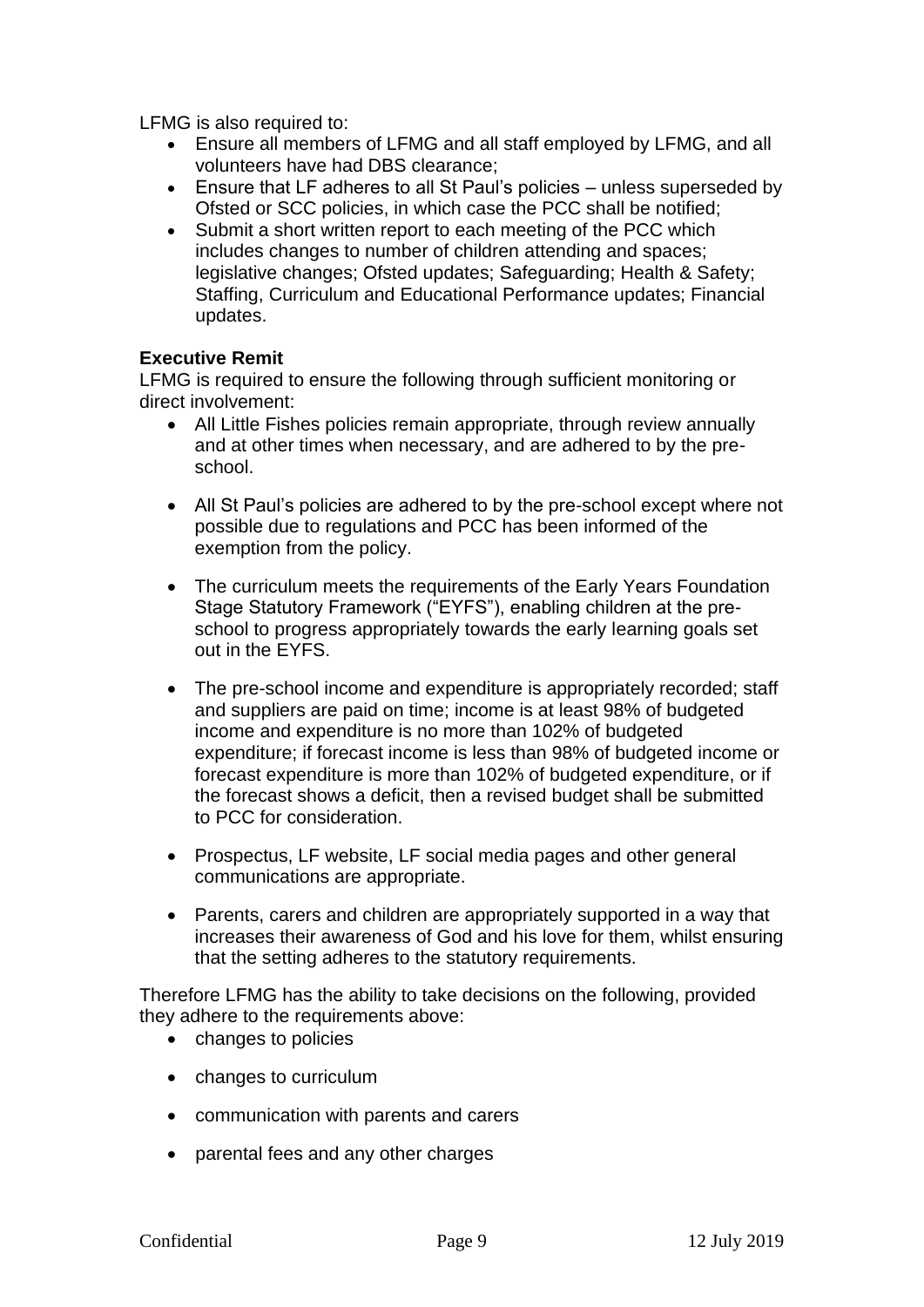- purchases of equipment and resources
- staffing issues, including staff training, employment of new staff, changes to staffing levels and staff pay

subject to referring to PCC:

- any non-adherence to LF or St Paul's policies
- annual budget and any changes to budget
- any changes to aims, objectives or missional statement
- any issues or changes that carry significant risk of negatively affecting the ministry of St Paul's, including affecting other church activities directly or issues that carry significant reputational or financial risk

The PCC will consider all items referred to it by LFMG and ensure that LFMG is informed of decisions made or approvals given.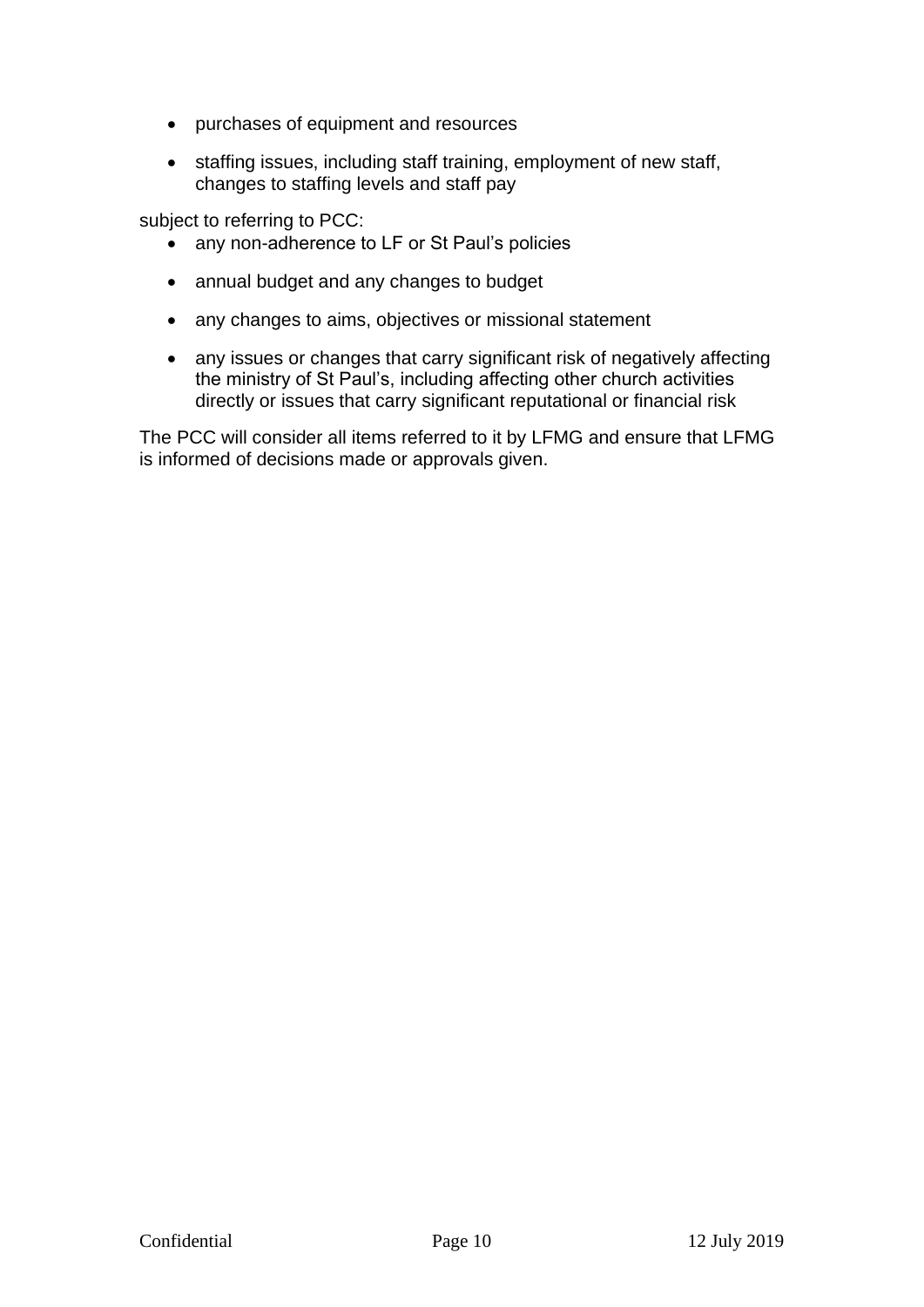# **Finance Team**

# **Membership**

The Finance Team shall comprise up to 8 members as follows: Chair ("Chair of Finance"), Treasurer, a Vicar and one other Senior Staff Member (e.g. another Vicar or the church manager), plus up to four members who may be appointed by the PCC or co-opted by the Team because of their specific expertise. The Financial Controller will be an *ex officio* member of the Team. The StPMT must ratify the appointment of all members who are co-opted onto the committee, and the PCC be notified.

The Treasurer will be appointed by the PCC, and if not already a member of PCC will be co-opted to that body. The Chair will be co-opted as a member of the Management Team (MT) and PCC if not already a PCC member. The posts of Chair of Finance and Treasurer will not be filled by the same person at any one time*.*

# **Role**

To assist in the financial governance of the Church by providing strategic advice, support and constructive challenge to the Vicars, Church Wardens, Management Team, and PCC on all financial and related matters.

# **Terms**

The Finance Team shall meet at least 4 times a year, undertaking the following responsibilities and making appropriate recommendations to StPMT and PCC:

- Consider the annual Draft Accounts and Trustees' Report before these are reported to Management Team, to PCC for approval, and to the Charities Commission;
- Recommend to APCM the appointment of auditors:
- Consider the external auditors' recommendations and ensure that, if appropriate, they are implemented within a reasonable timescale;
- Consider and review the annual budget and its medium term impact;
- Review financial performance (income and expenditure) against the approved budget at regular intervals through the year;
- Review the Reserves Policy and monitor the actual/forecast level of reserves;
- Monitor the financial position of Little Fishes in consultation with the LF Treasurer;
- Monitor the financial position of St. Barnabas in consultation with their Wardens and Treasurer – this is for the benefit of St.Barnabas;
- Monitor the financial cost of major (capital) projects;
- Oversee and advise on risks of a financial nature;
- Provide guidance on financial procedures/processes, banking arrangements and other financial administration matters;
- Approve the selection of accounting package used for the Church's financial records.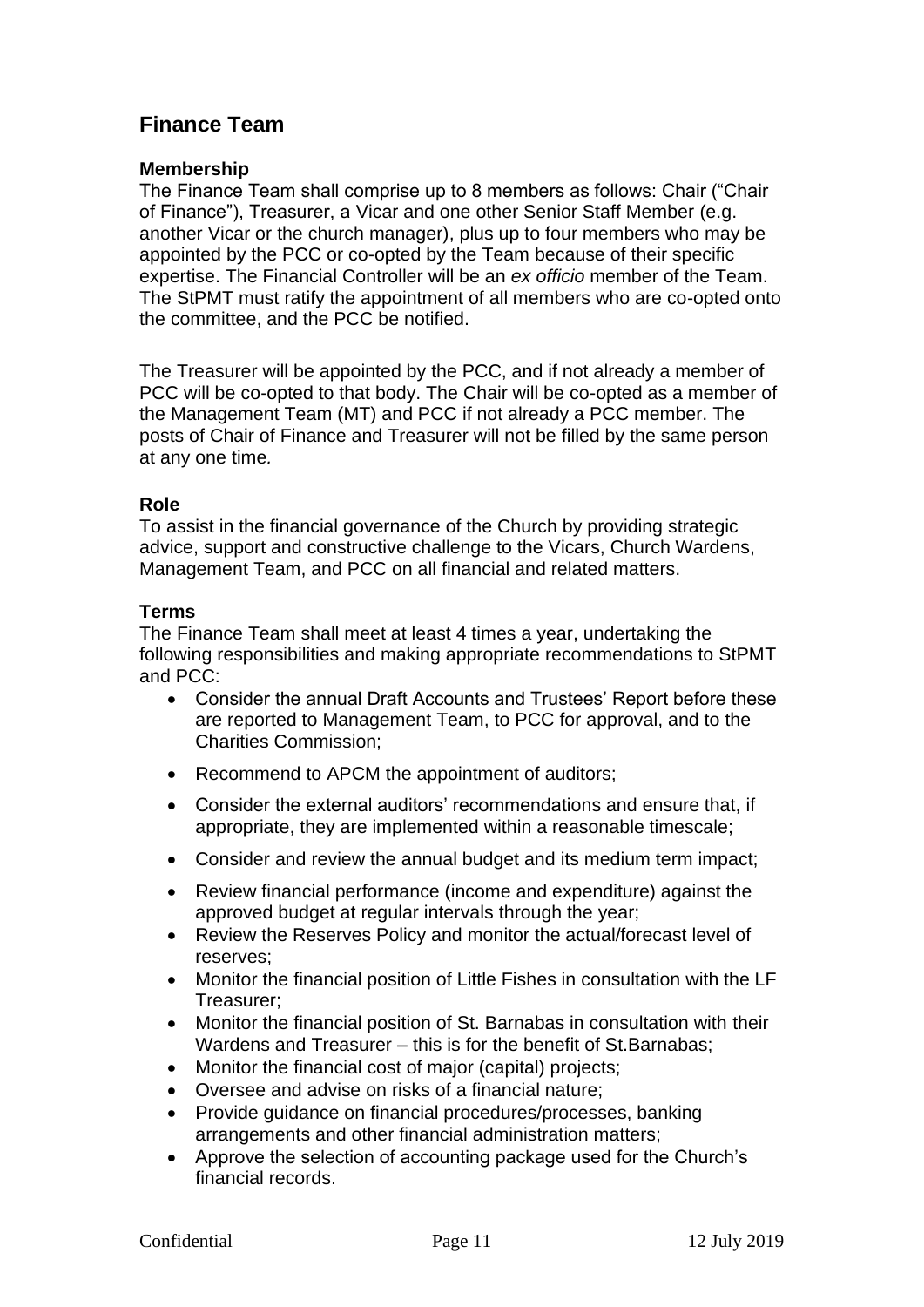# **External Mission Team**

# **Membership**

The External Mission Team shall comprise up to 8 members (all on the electoral roll of the church) who have a heart for Mission. The team will be led either by the vicar or a warden. Team members will be chosen by the team leader, approved by StPMT, and notified to PCC.

# **Role**

To assist in the selection of, monitoring of, and reporting of the Church's external mission partners by providing strategic advice, support and constructive challenge to StPMT and PCC on all external mission and related matters.

# **Terms**

The External Mission Team shall meet at least 4 times a year, undertaking the following responsibilities and making appropriate recommendations to StPMT and PCC:

- Administration To appoint Key Partner links who will ensure (alongside the staff team) that information is forthcoming for NEWS and intercession; partners are scheduled for Live the Story; and up to date information is provided for the church website, in order that we have effective working partnerships. The external mission team would also try to ensure that mission partners maintain good relationships with us and fulfil their commitment to us so that it is a true partnership, regularly reporting to StPMT.
- Vision working and praying together to develop a vision for where we should be supporting God's work, preparing suggestions for who we should support and making recommendations to the Management Team.
- Encouragement encouraging members of our congregation to involve themselves with a range of missional opportunities both local and abroad, short-term and longer.

### **Process for new external mission partners**

### **1. PCC is notified of a vacancy/decides to add a partner.**

- Sets overall budget for all partners;
- Sets specific budget for specific intended partner/s;
- Sets initial agreement length;
- Give initial thinking on area and focus to consider the blend between local, national and international mission. NB Early notification will be given so PCC members can pray and consider prior to discussing at the next meeting.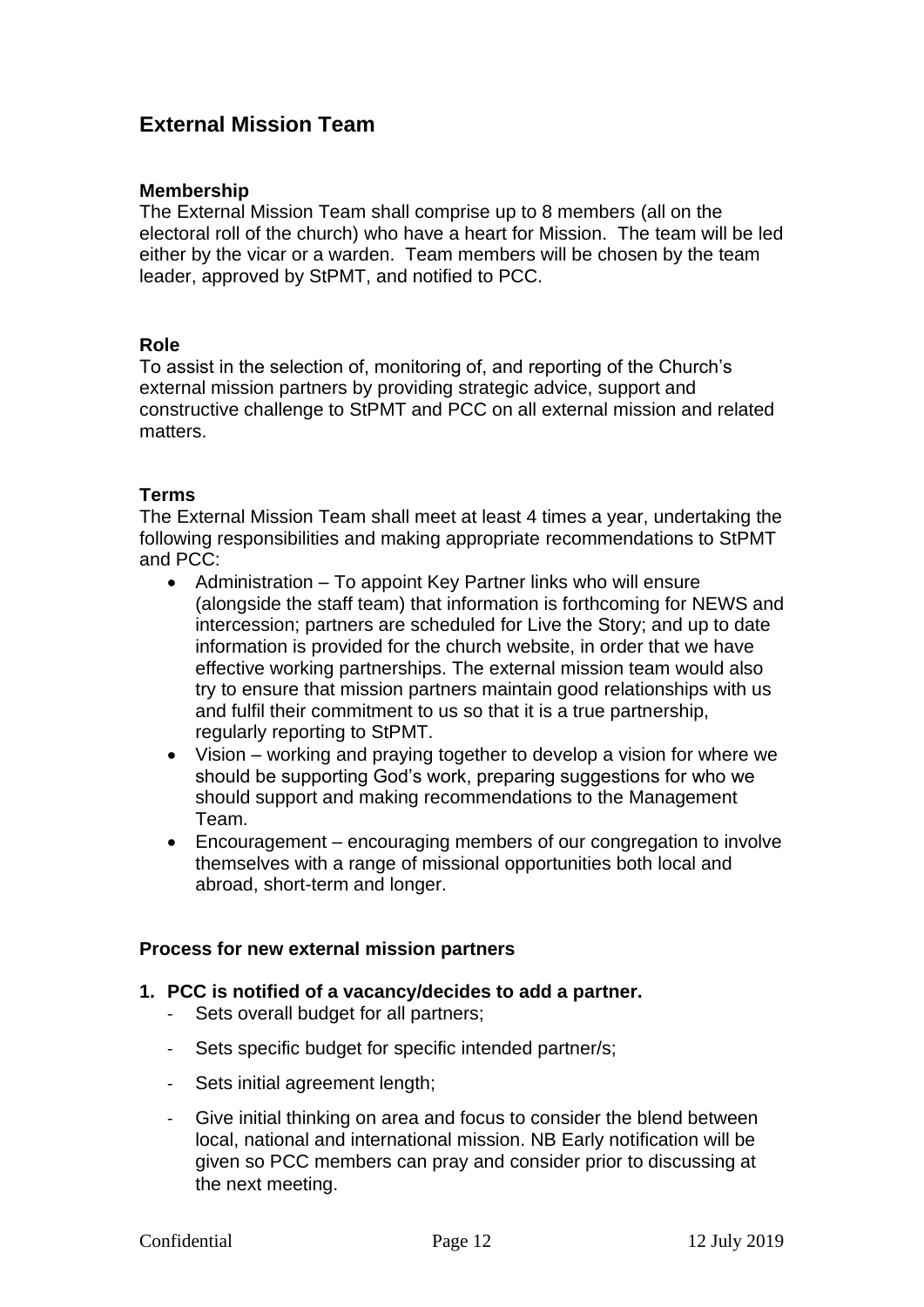# **2. External mission team**

- Receives direction from PCC;
- Prayerfully undertakes the detailed work to propose a new partner.

# **3. StPMT**

- Receives report from External Mission Team including any alternatives considered and the reasons why the preferred partner is being recommended;
- Prayerfully reviews and makes a decision.

# **4. PCC**

- This decision is reported to PCC at the next meeting with full report as delivered to StPMT

# NB

- a. Our existing relationships with partners are to be reviewed by the External mission team with a recommendation sent to StPMT either periodically (ideally between 3 to 5 years), or if there is a significant change in the nature of the ministry of the partner. This will be reported to PCC via StPMT minutes.
- b. If 'short term connections' are again considered by PCC a one-off grant (plus NEWS article and Live the Story) to an organisation, project or person as suggested by a congregational member – this will be done via short listing by StPMT and vote by PCC.
- c. One-off grants for short-term trips, internships and universities are a delegated responsibility to the External Mission team from the set yearly budget.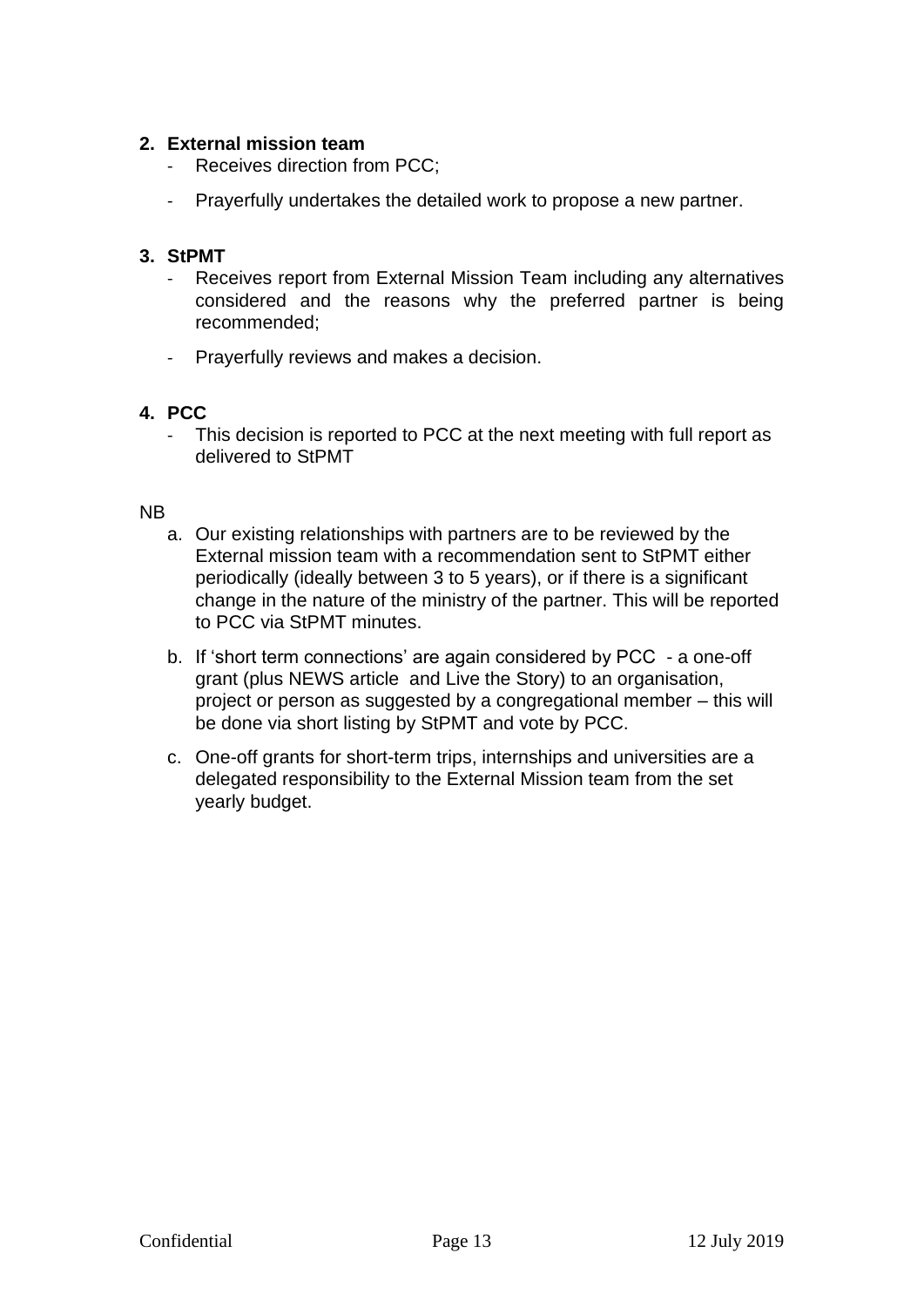# **Parish Staff Team**

# **Membership**

The Staff team are specialists leading (or supporting) ministries to fulfil the vision of the PCC.

# **Role**

The Staff Team, led by the Vicar, shall:

- be responsible for the operational running of the parish;
- lead, teach, equip and release the parish in worship and service of Christ;
- have a key co-ordinating role (time, resource), in programming the activities of the parish;
- be the shared responsibility of the PCC and incumbent to co-operate in promoting the parish, the whole mission of the Church, pastoral, social and ecumenical;
- report to the StPMT as required;
- ensure that the activities of the church comply with the vision & policies of the church and are within budget.

# **Staff Team Support Groups**

All staff team members (including the Vicar) who lead an area of the church's ministry will have a 'support group' as a place for support, prayer and wise counsel.

The exact formulation of these will be reviewed by the Vicar with the staff's line manager, on a case-by-case basis, or in the case of the Vicar, the Wardens.

# **Operations Teams, Ministry Teams and PCC Officers**

The parish is blessed with dedicated officers and numerous teams who work tirelessly to keep the churches operating and ministering to people at every stage in life and many contexts. The PCC will appoint these roles/teams unless they give this authority to StPMT or incumbent.

The terms of reference for these officers/teams shall be agreed by the PCC (or delegated to StPMT or incumbent). Terms of reference can be varied at any time by the PCC.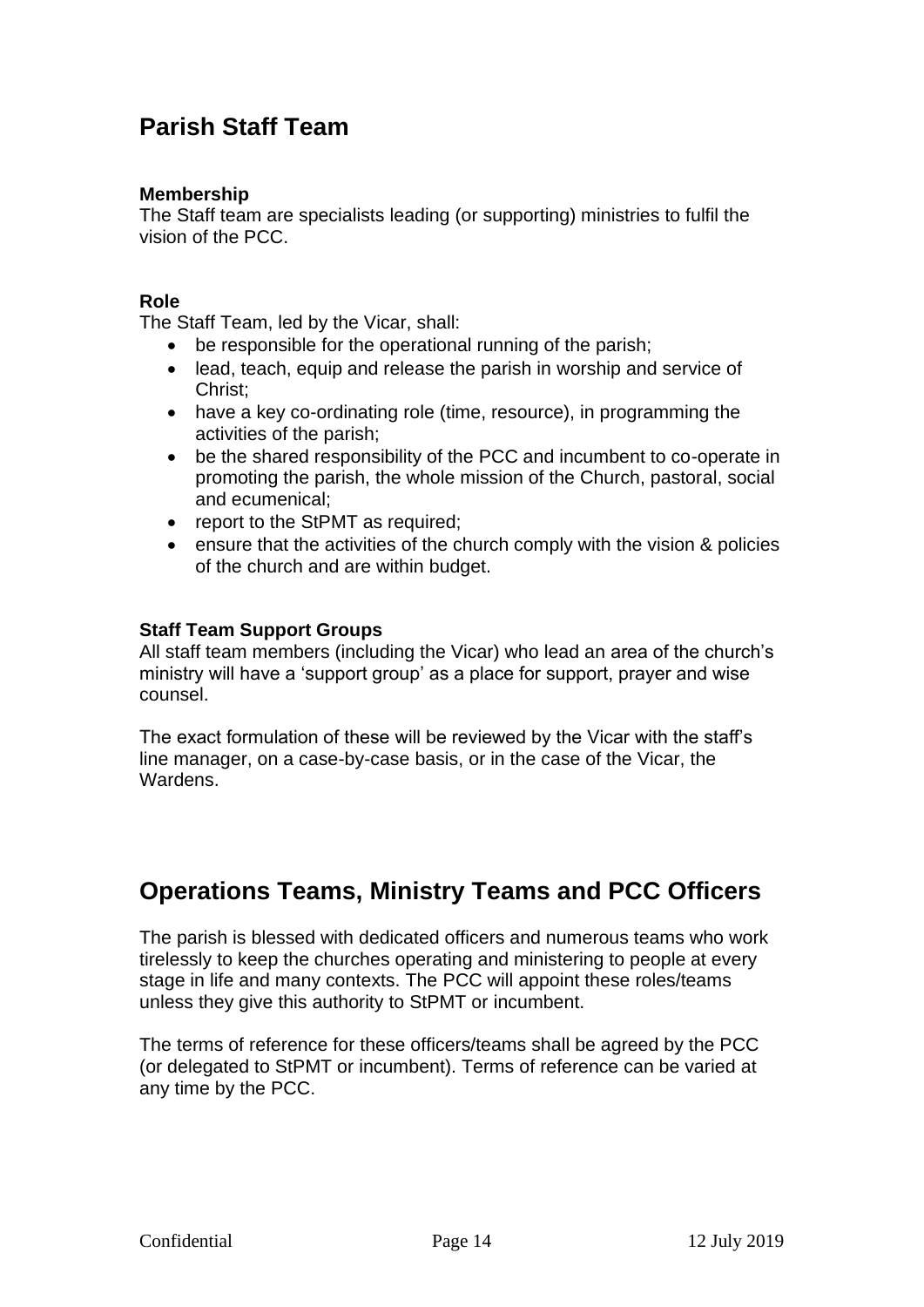# **Operational Notes for PCC and Management Team Meetings**

# **1. Background**

The purpose of this part of the document is to lay ground rules for efficient and effective meetings, in particular to ensure the formal aspects of the meetings are clear, in line with Church Representation Rules and Charity Commission guidance, and consistent across the various Governance bodies. It is not the aim of the document to cover all eventualities, nor to prescribe how meetings are conducted into some sort of procedural strait-jacket – quite the opposite! The intention is that by being rigorous about the regular, formal parts we will reduce misunderstanding and confusion and ultimately have better meetings. This document generally refers to Church Representation Rules rather than reproducing them. Unless otherwise stated the subsequent sections shall apply to PCC, StPMT, and PCC Sub committees.

# **2. Membership**

This is covered in the sections above with the exception of election of elected PCC representatives to the StPMT. Details of the agreed process are covered in Appendix 1.

# **3. Quorum**

- PCC: The Quorum for PCC is set by Church Representation Rules at one-third of the membership and the majority of persons present should be lay. It is advised that all PCC meetings will include at least one senior clergy and at least one warden.
- StPMT: At least 4 members of the committee, including an elected PCC member. It is advised that all StPMT meetings will include at least one senior clergy and at least one warden.
- Permissions Group: 3 members.
- Finance Team: 50% of members including at least the Chair of Finance or Treasurer.
- LFMG: 50% of members including at least the Chair of LFMG or Families Pastor.
- External Mission Team: 50% of members including at least the Vicar or a warden.

All of the committees can meet virtually as well as in person. Information may be distributed physically or electronically.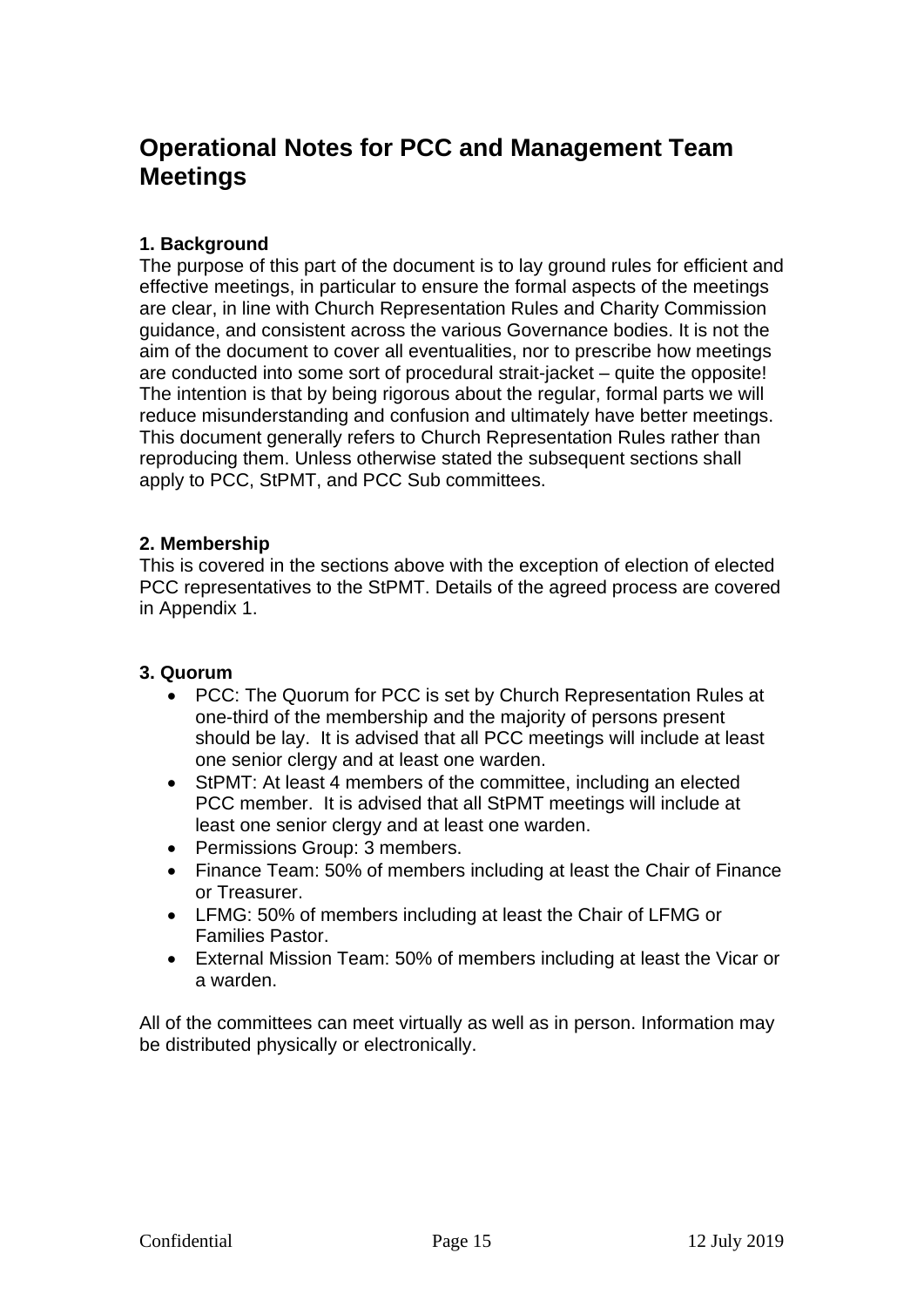# **4. Notice of Meetings<sup>1</sup>**

Under Church Representation Rules, an agenda and notice of any motions to be voted on shall be provided to PCC members at least seven days in advance of the meeting. For StPMT meetings, the agenda shall be provided to StPMT members at least seven days in advance of the meeting. To enable members to prioritise meetings, provisional dates for meetings of StPMT will be made available each March (including to PCC members) for the following calendar year, and, in the case of PCC, at the time of the APCM for the following 12 months.

# **5. Mode of meeting**

The PCC, StPMT and its subcommittees can meet virtually as well as in person. Information may be distributed physically or electronically.

# **6. Chair and Secretary (Minute-taker)**

At each meeting there must be a Chair and a separate person appointed to take minutes.

For PCC these requirements are prescribed by Church Representation Rules. PCC Chair shall also be Chair of StPMT.

# **7. Attendance of non-members**

What takes place within meetings is by its nature confidential to the membership. Non-members may only attend subject to the agreement of the membership for specified reasons, and agreement should not be given where attendance would inhibit open discussion. Non-members attending to present and/or answers questions about an item may only remain for any subsequent discussion subject to the agreement of the meeting and must withdraw while any vote is taken.

# **8. Pre-meeting paperwork**

The contract between those submitting documents as pre-reading for meetings and those attending is simple. For those submitting pre-reading, documents should be clear, concise and circulated in sufficient time to allow members to give the content due consideration. For those receiving them, documents should be read and given the consideration due. This is especially so for any papers related to a decision to be made, and of any papers for PCC given the infrequency of its meetings.

To ensure "sufficient time":

• Papers for PCC shall be circulated not less than seven days before the meeting (therefore usually with the agenda).

<sup>&</sup>lt;sup>1</sup>  $\ldots$  except for Emergency Meetings of PCC, which are separately prescribed by Church Representation Rules.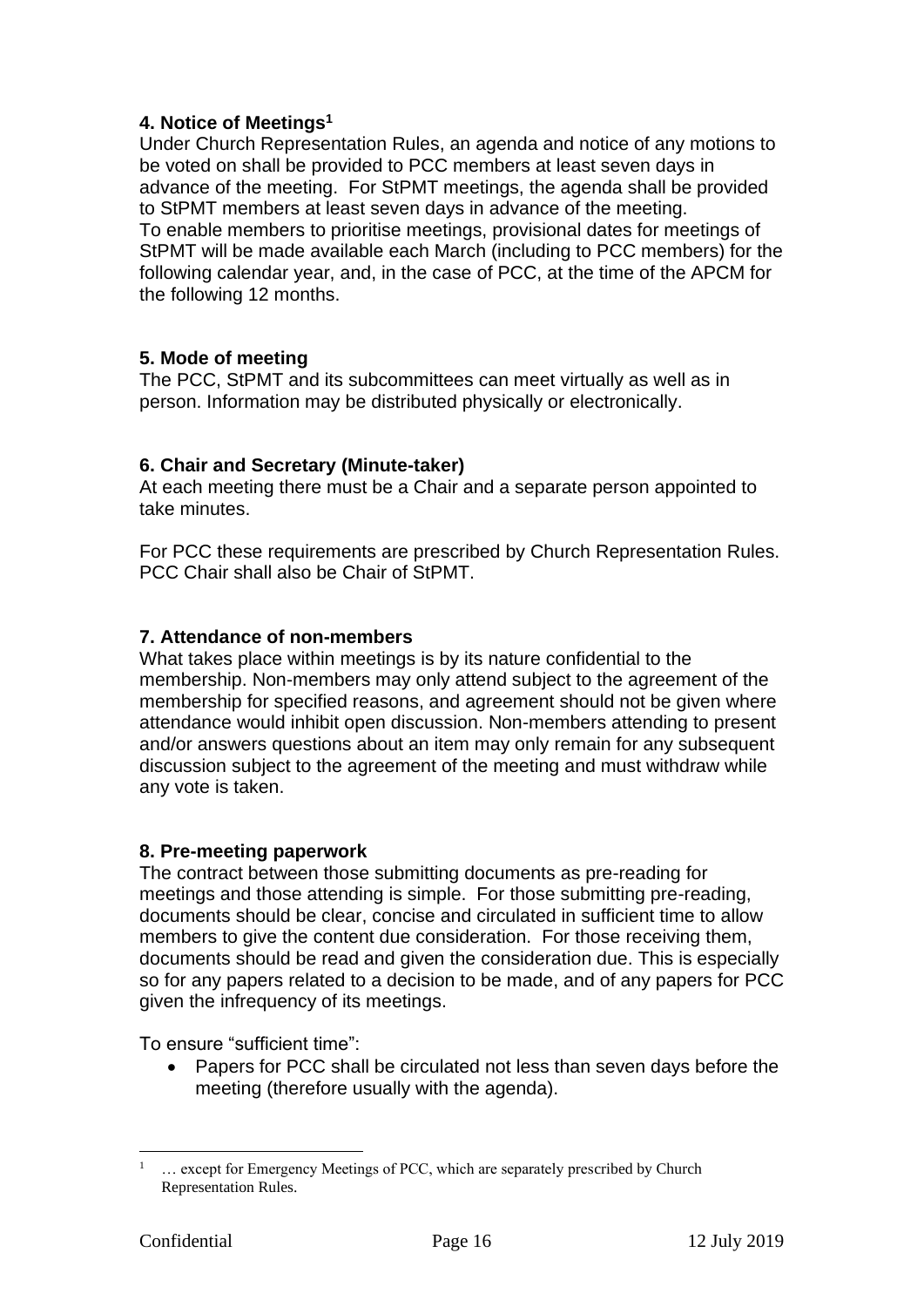• Papers for Management Team meetings shall be circulated not less than four days before the meeting.

Exceptionally, the respective Chair can approve late circulation of papers, in which case the reason for lateness must be stated.

In terms of clarity, the most important point is that any proposal being put to PCC is highlighted and unambiguous.

As guidance, such papers should:

- Include a heading, such as "Proposal for PCC decision",
- Include beneath it the exact wording of the proposal,
- Make clear what else, if anything, in the paper is encompassed in the proposal.

The last point is of particular importance, because many papers to PCC include both proposals and briefing material, and the boundary between the two has not always been clear.

# **9. Voting**

To be consistent with Church Representation Rules for PCC, in the case of a tied vote, the Chair of each PCC and StPMT meeting has an additional casting vote.

# **10. Minutes**

- Minutes shall include as a minimum: a list of members attending, any apologies received, a listing of all notified conflicts; the precise details of any proposal put to a vote, and the outcome of that vote (for more detail see Church Representation Rules).
- For StPMT meetings, minutes shall be drafted by the Secretary, reviewed by the Chairman, and circulated by email for approval before being circulated to PCC Members for information. Normally these minutes shall be circulated to PCC within three weeks of the meeting.
- The same process shall apply for PCC, except that, because PCC meets infrequently, draft minutes will be circulated within one month of the meeting.

# **11. Access to Minutes**

According to Church Representation Rules, anyone on the electoral roll may have access to approved PCC minutes except for items the PCC has formally deemed confidential. In line with this:

Minutes of StPMT meetings -shall be circulated to PCC members as soon as reasonably possible after they have been approved. These minutes are not considered part of PCC Minutes and will not be accessible to others on the electoral roll.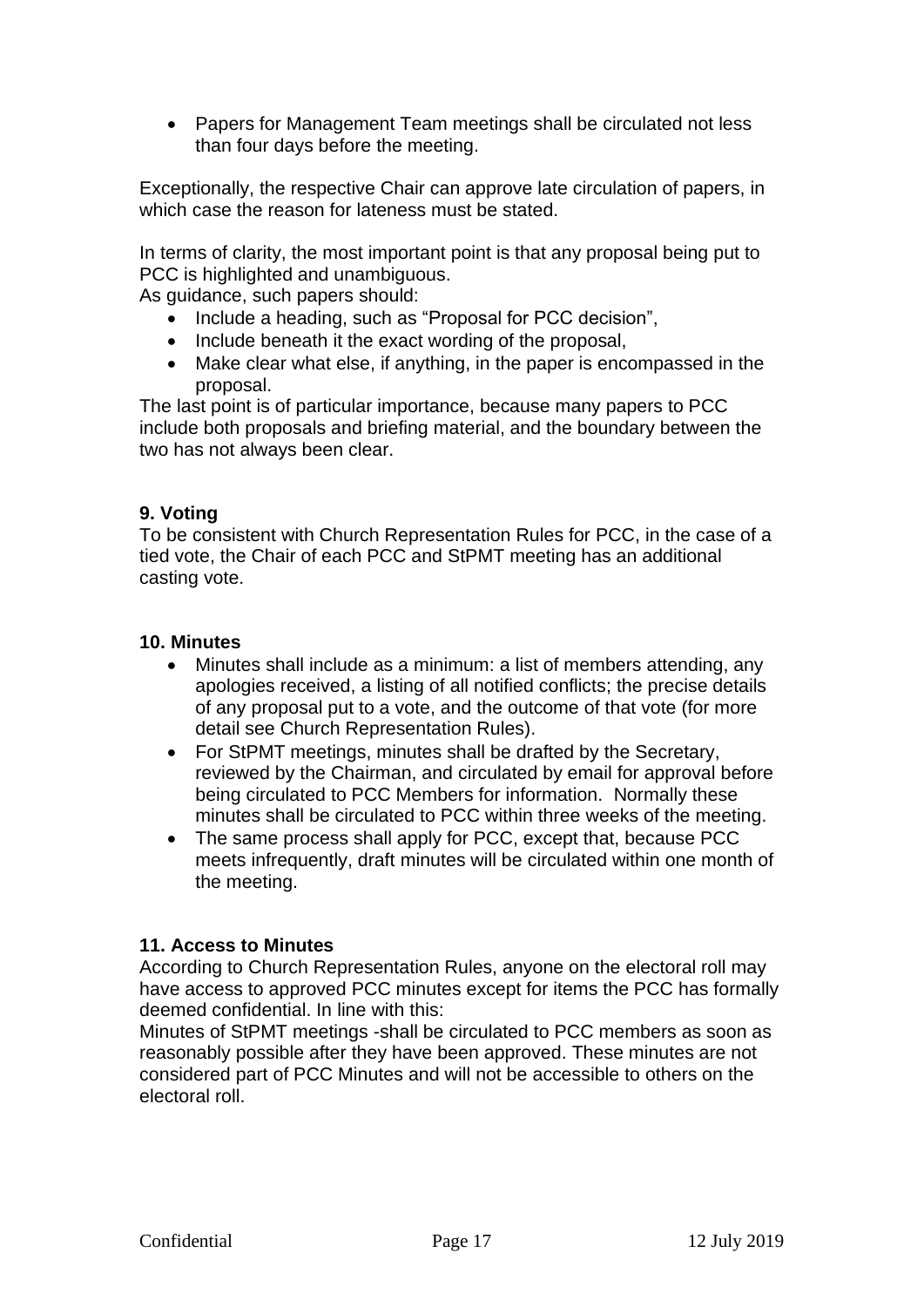# **12. Content of Meetings**

The following order provides a guideline for meetings to ensure formal items are covered and matters needing attention are not left to the end:

- Welcome
- Prayer
- Log attendees and note apologies
- Note conflicts of interest as they arise
- Approve minutes
- Matters arising from the minutes
- Matters requiring decisions
- Policies reviewed and agreed
- Items for discussion
- Routine reports
- Other items for information
- AOB

### **13. Routine Reports**

Under the Governance structure, some items of routine reporting will naturally devolve to StPMT, while others can be retained only for PCC. PCC to receive reports at each meeting from StPMT, LFMG, Finance Team, External Mission Team, Permissions Group, Health and Safety, Safeguarding.

StPMT to receive reports at each meeting from Finance Team, Buildings, External Mission Team, plus Health & Safety and Safeguarding by exception only.

Policies and Risk Register will be reviewed by the external experts under leadership of the Church Manager and usually brought to the January or March meetings for endorsement.

## **14. First PCC meeting after APCM**

The standard list of appointments and approvals is required at the first meeting of PCC after APCM. The list is:

- Welcome of new members
- Appointment of Lay Vice Chair of PCC
- Appointment of PCC Secretary and Treasurer
- Co-options (Chairof Finance, Church Manager and Treasurer)
- Election of PCC Reps to StPMT/Standing Committee
- Appointment of Chair of LFMG
- Appointment of Permissions Group members/Chair
- Appointment of Ministry leaders of Ministry and Operations Teams
- Appointment of PCC members to Policy Review Group
- Appointment of Safeguarding Officer and DBS Officer
- Agree budget flexibility for StPMT
- Adopt Diocesan Safeguarding Policy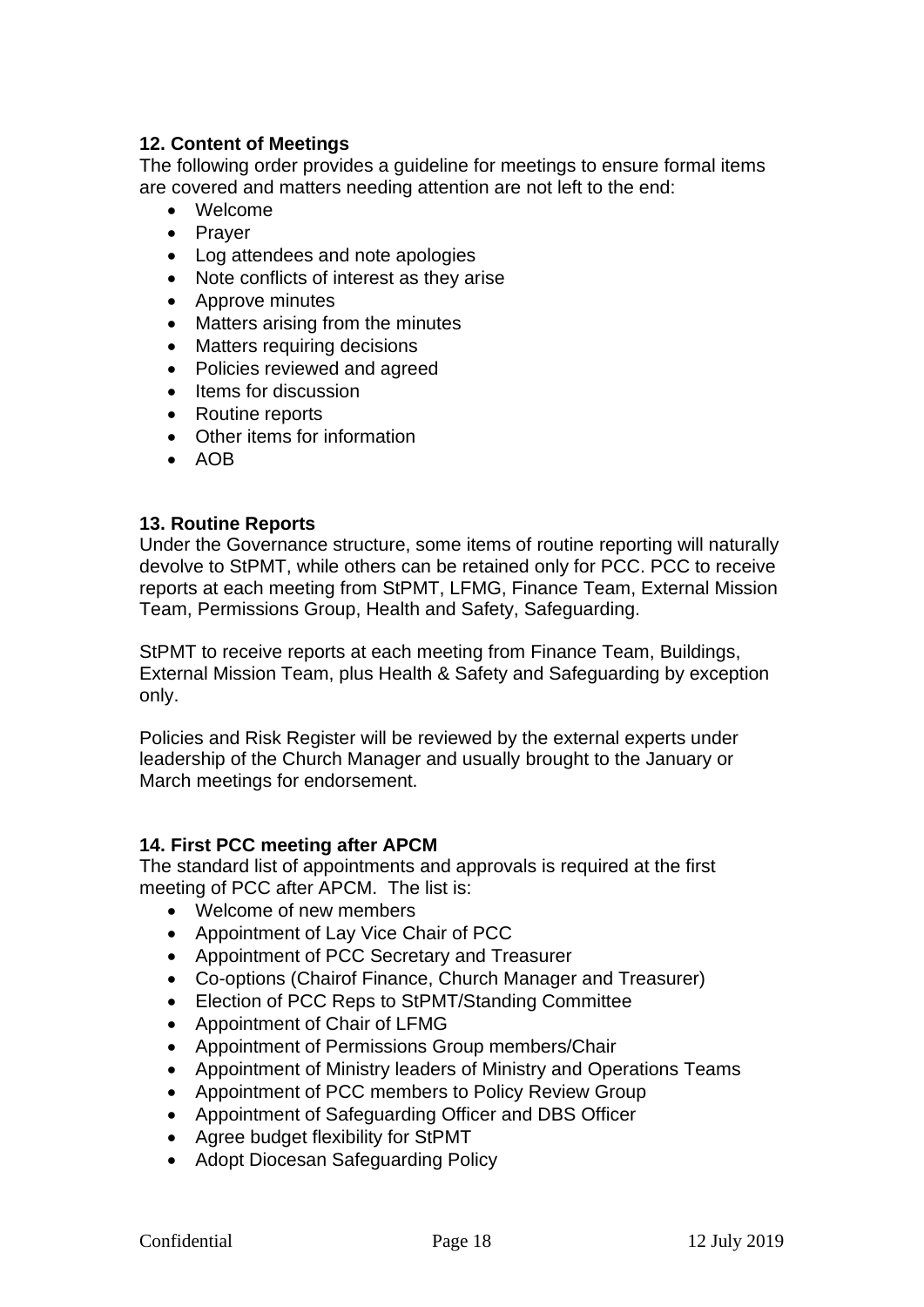# **15. Budget process**

Considering and approving budgets is an important part of PCC's role, both in terms of releasing the resources necessary to implement agreed plans and strategy, and as part of its stewardship and oversight. With the exception of Little Fishes, the process has three key steps:

- Review of the Vision and future plans,
- Clarify plans for the following year and agree a budget to be explained to the congregation in January based on which financial pledges will be made.
- Review plans and finalise the budget in light of pledges received.
- The finalised budget will be shared with the congregation at the APCM.

Little Fishes is run essentially as a separate, self-sustaining, not-for-profit entity, which therefore does not rely on financial pledges from the congregation and warrants some variation from the above process. Provisional approval will be given by PCC in November, subject to the budget being break-even (or better) or any deficit covered by LF reserves, which PCC will intend to endorse at its formal approval of the whole parish budget in January except under unusual circumstances.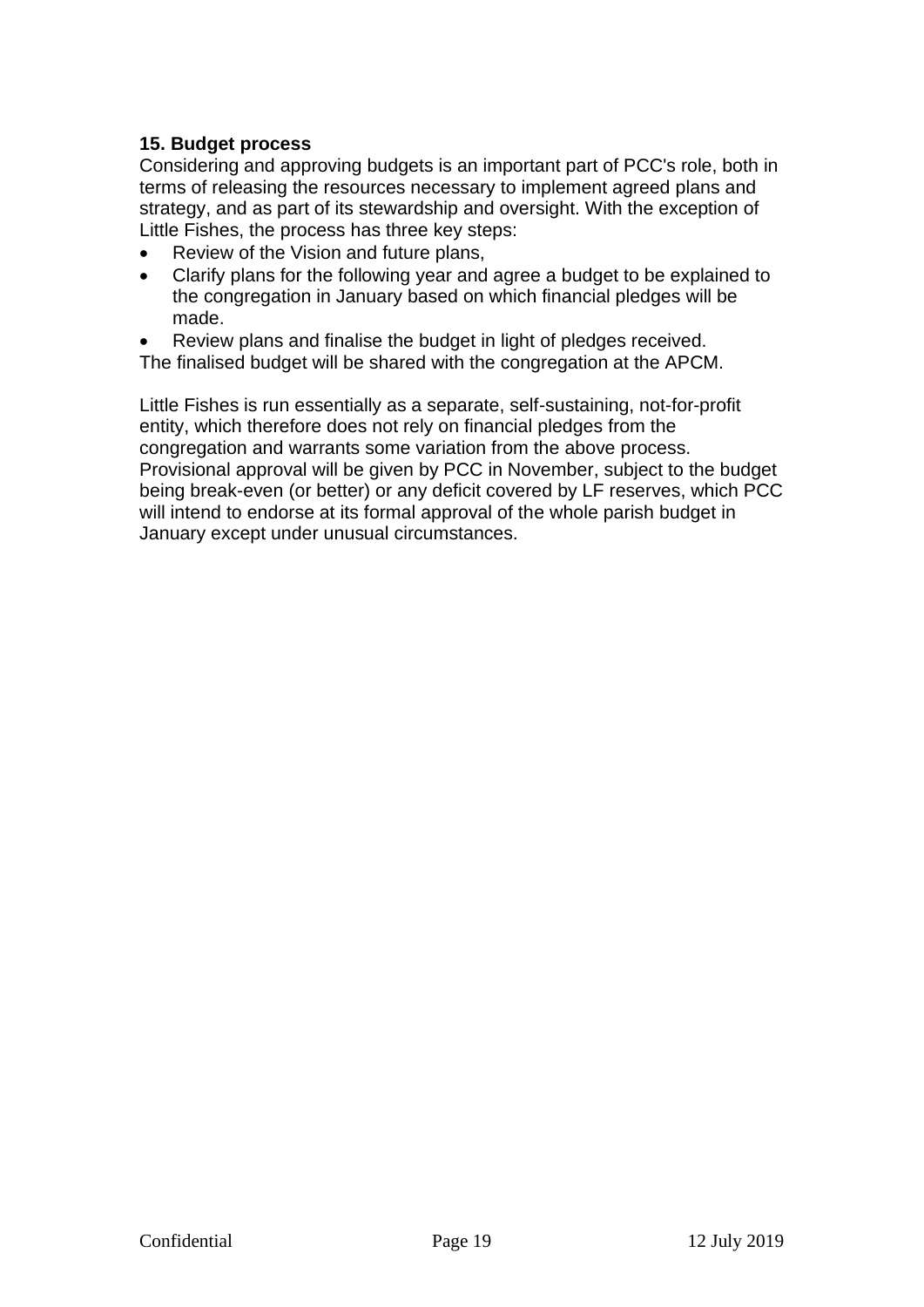# **APPENDIX 1**

# **Election Process for PCC Representatives on St Paul's Management Team and Standing Committee ("PCC Reps")**

# **Process**

- At the May PCC, the Chair will explain to members of the newly formed PCC the process of election and to prayerfully consider whether it would be right to offer themselves.
- It is proposed that any member who wishes to opt out of being elected will let the wardens know within one week of this May PCC.
- The wardens will then circulate to all the voting members of the PCC the names of those members who are willing to stand and the election process if there are more than 3 names.
- The voting will be by email (preferably) to the nominated warden.
- The warden will then circulate to all PCC the names of the elected 3 representatives.
- The newly elected reps will join the management team for the June meeting. At this meeting this process will again be reviewed as to its suitability for a continuing model.

# **Eligibility and period of office**

PCC Reps must be elected members of PCC – either by direct election to PCC or by election to Deanery Synod. Election shall be for one year, and individuals may not be PCC Reps for more than three years consecutively.

It is advised that people who are spouses/partners of clergy, staff, wardens or other StPMT members do not stand for election. It is advised that people with no prior experience of PCC or StPMT do not stand for election in their first year of PCC membership.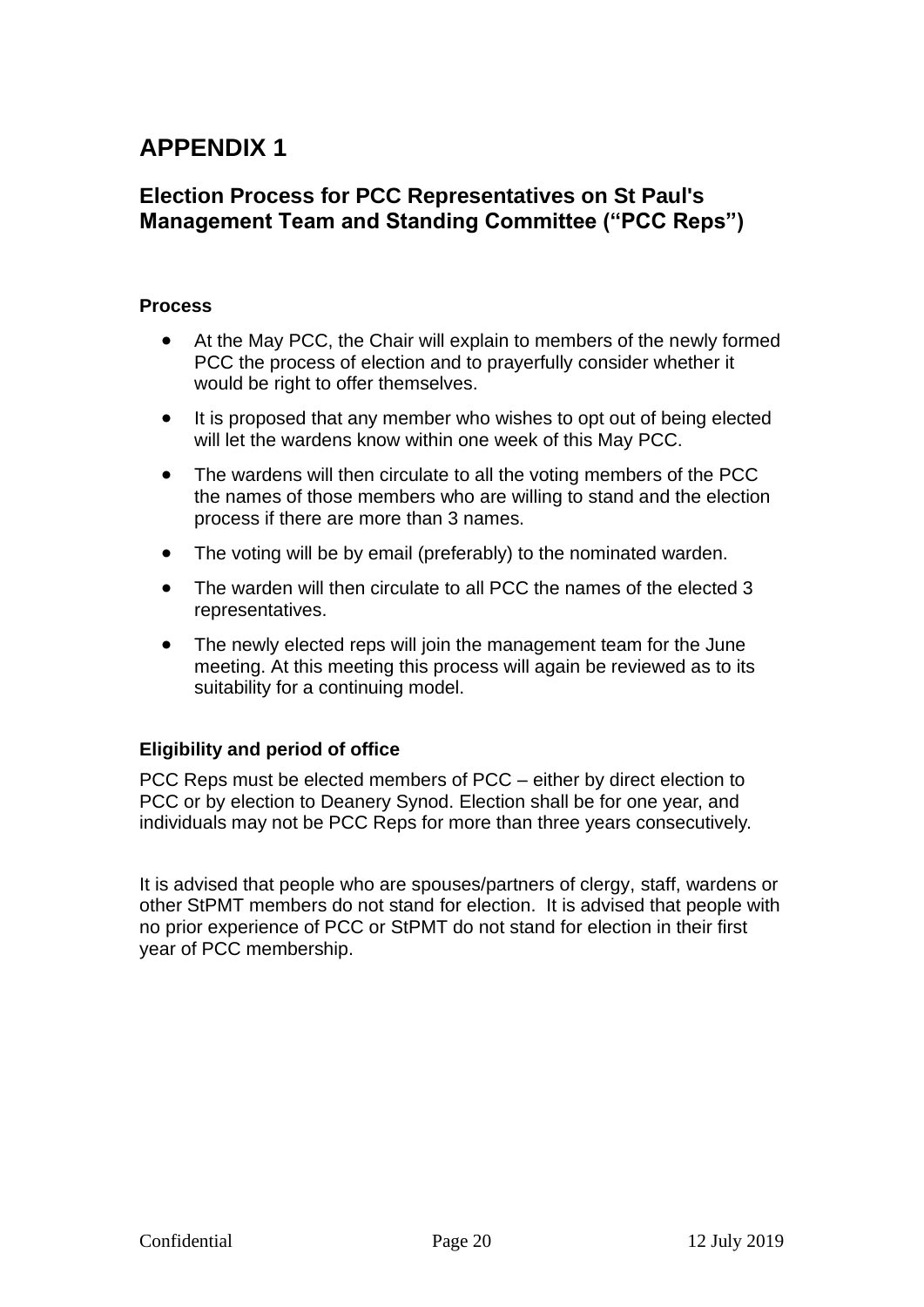# **APPENDIX 2**

# **St Paul's Howell Hill Policy on Conflicts of Interest and Loyalty**

# **Context**

A conflict of interest or loyalty arises where a trustee's personal interests or loyalties, or the interests or loyalties which that trustee owes to another charity, arise at the same time. The trustees must manage any situation where a trustee has the potential to benefit personally from his or her position as trustee or is influenced by conflicting loyalties.

Interests can be financial or non-financial and direct or indirect. A direct financial interest arises where a trustee is selling an asset to the charity or becoming an employee. A direct non-financial interest can arise where a trustee is a service user of the charity and benefits more than a typical service user. An indirect benefit is one which accrues to a close member of the trustees' family, a business colleague or other close relationship.

A conflict of loyalty arises where a trustee's decision-making is influenced by another appointment, employment or association of that trustee. This list of conflicts is not intended to be definitive or exhaustive. Each trustee is responsible for declaring actual or potential conflicts or the reasonable perception of such conflicts.

The policy for dealing with conflicts is set out below.

### **Management of a conflict**

A conflict is managed in four ways:

- A conflict should be declared at the earliest opportunity
- A trustee who declares an interest should leave the meeting to allow the other trustees to decide whether his or her absence is necessary or appropriate
- The other trustees should agree how to deal with the conflict, for instance by allowing the conflicted trustee to speak on the matter concerned but not to vote
- The other trustees should make sure that the process is properly minuted.

### **Why we have a policy**

- Trustees have a legal obligation to act in the best interests of the charity and in accordance with the governing document. For the purposes of this policy, volunteers who serve on sub-committees of the PCC (eg finance team, mission team etc) should comply with this policy as if they were trustees.
- A conflict of interest or loyalty may arise where an individual's personal or family interests and/or loyalties to some other individual or group conflict with those of the charity. Such conflicts may bring risks. They can: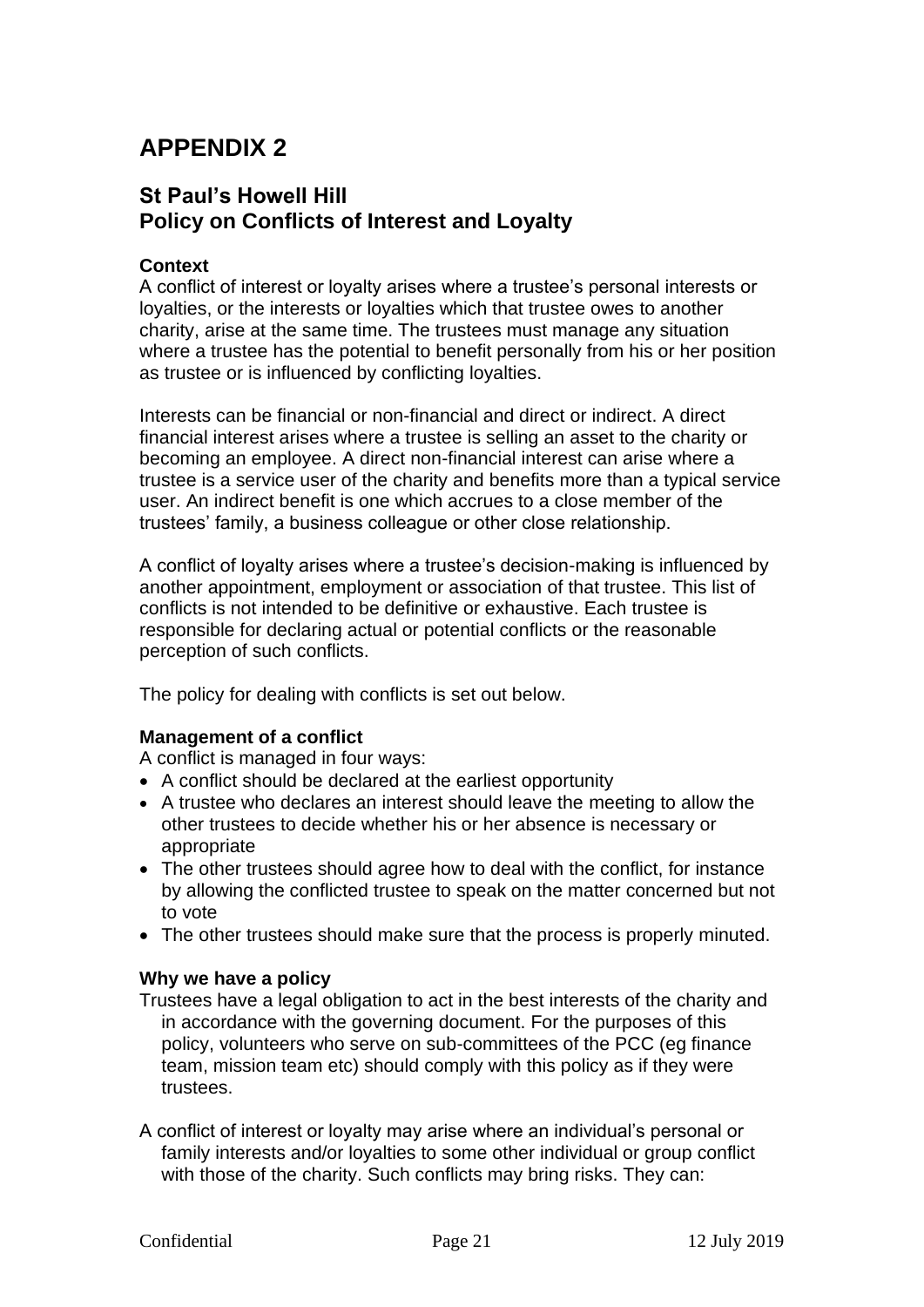- Prevent open discussion
- Result in decisions or actions which are not in the best interests of the charity
- Result in the impression that the trustees have not acted properly

The purpose of this policy is to protect the trustees and staff from these risks.

# **What to do if you face a conflict of interest or loyalty**

All conflicts of interest or loyalty, whether actual or potential, should be declared promptly at the earliest opportunity:

- A trustee who has a financial interest in a matter under discussion should declare the nature of their interest and withdraw from the meeting, unless they have been given permission by the Chair to stay and either speak or not, as the case may be. Such a trustee may not vote.
- A trustee who has any interests in a matter under discussion, which creates a real or perceived risk of bias should declare the nature of the interest and withdraw from the meeting, unless they have been given permission by the Chair to stay and either speak or not, as the case may be. Such a trustee may not vote.
- A trustee who has any other interest which does not create a real risk of bias, but which might reasonably cause others to think it could influence their decision, should declare the nature of the interest, but may remain in the meeting, participate in the discussion and vote if they wish.
- If a trustee is in any doubt about the application of this policy, he or she should heed the spirit as well as the wording of the policy and consult the Chair.
- If a trustee fails to declare an interest that is known to the Chair, the Chair will declare that interest.
- The interests of trustees should be listed in a register.
- If the Chair has a conflict, the decisions above are made by the Lay Vice Chair or an unconflicted church warden.

# **The declaration of interests and loyalties**

- Trustees are asked to declare their interests and loyalties. A declaration of interests and loyalties form is provided to keep the register up to date. The declaration of interests and loyalties should be updated each year at the first PCC meeting following the Annual Parochial Church Meeting. It should be updated at least annually and also when any changes occur. If you would like to discuss this matter, please contact the Chair.
- Declaration of interests and loyalties will form a standing item on each PCC agenda. Trustees will be asked to declare any interests that relate to any item on the agenda for that meeting.

# **Record keeping**

Where the trustees make a decision on a matter in which a trustee has an interest, all decisions will be made by majority vote. A quorum must be present for the discussion and decision. The conflicted trustee will not